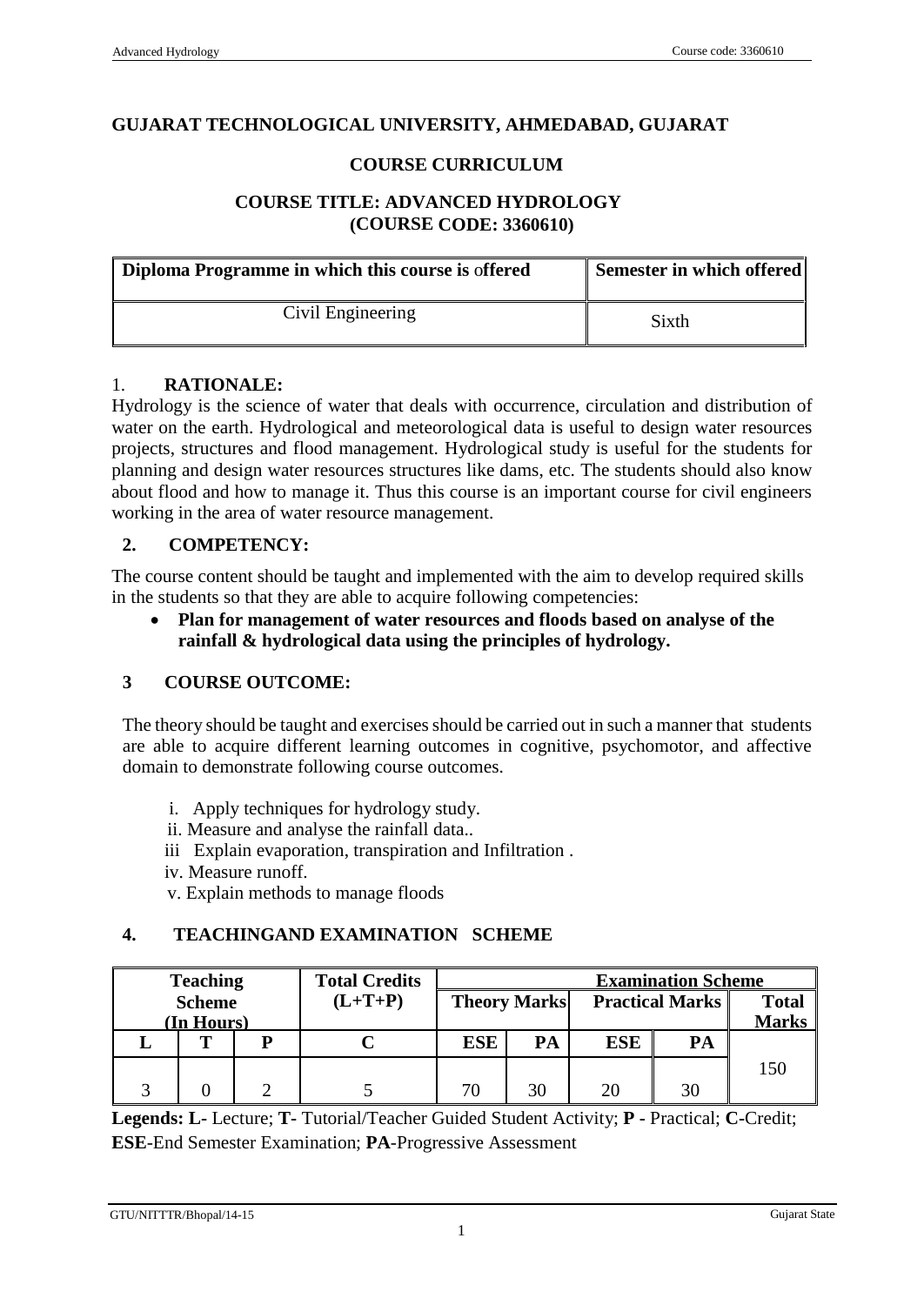**Topics and Sub-topics**

|                                                                                | (in Cognitive Domain)                                                                                                                                                                        |                                                                                                                                                                                                                                                                                                                                                                                                      |
|--------------------------------------------------------------------------------|----------------------------------------------------------------------------------------------------------------------------------------------------------------------------------------------|------------------------------------------------------------------------------------------------------------------------------------------------------------------------------------------------------------------------------------------------------------------------------------------------------------------------------------------------------------------------------------------------------|
| <b>Unit-I</b><br><b>Introduction</b>                                           | 1.1 Explain Hydrology<br>1.2 Describe techniques used<br>ın<br>hydrology                                                                                                                     | 1.1 Define various terms related to Hydrology<br>and Advanced Hydrology<br>1.2 Applications of hydrology<br>1.3 India's Water Resources<br>1.4 Water budget equation<br>1.5 Introduction to Modern Techniques for<br>hydrology study<br>- Remote sensing<br>- Geographical Information System (GIS)<br>1.6 Explain hydro meteorological parameter                                                    |
| Unit-II<br><b>Rainfall</b><br><b>Measurement</b><br>and its<br><b>Analysis</b> | 2.1 Describe Automatic rain<br>gauge<br>2.2 Explain missing rainfall<br>Data<br>2.3 Explain presentation of<br>Rainfall data<br>2.4 Calculate missing rainfall<br>data                       | $\vert 2.1$ Automatic rain gauge - Necessity,<br>advantages and use<br>2.2 Estimating Missing Rainfall data<br>2.3 Presentation of Rainfall data<br>- Hyetograph method<br>- Mass curve of rainfall method                                                                                                                                                                                           |
| Unit-III<br><b>Evaporation</b><br>and<br><b>Transpiration</b>                  | $\overline{3.1}$ Describe Evaporation &<br>Transpiration<br>3.2 Explain measurement of<br>Evaporation<br>3.3 Explain measurement of<br>Transpiration<br>3.4 Solve problems on<br>evaporation | 3.1 Define : Evaporation, Transpiration,<br>Evapotranspiration, Potential<br>Evapotranspiration,<br>3.2 Explain methods of estimation of<br>evaporation<br>3.3 Explain methods of actual measurement of<br>evaporation<br>3.4 Control of evaporation from a reservoir.<br>3.5 Explain transpiration measurement<br>3.6 Factors affecting Evapotranspiration<br>3.7 Numerical problems on evaporation |

# **5. COURSE CONTENT DETAILS**

**Unit Major Learning Outcomes**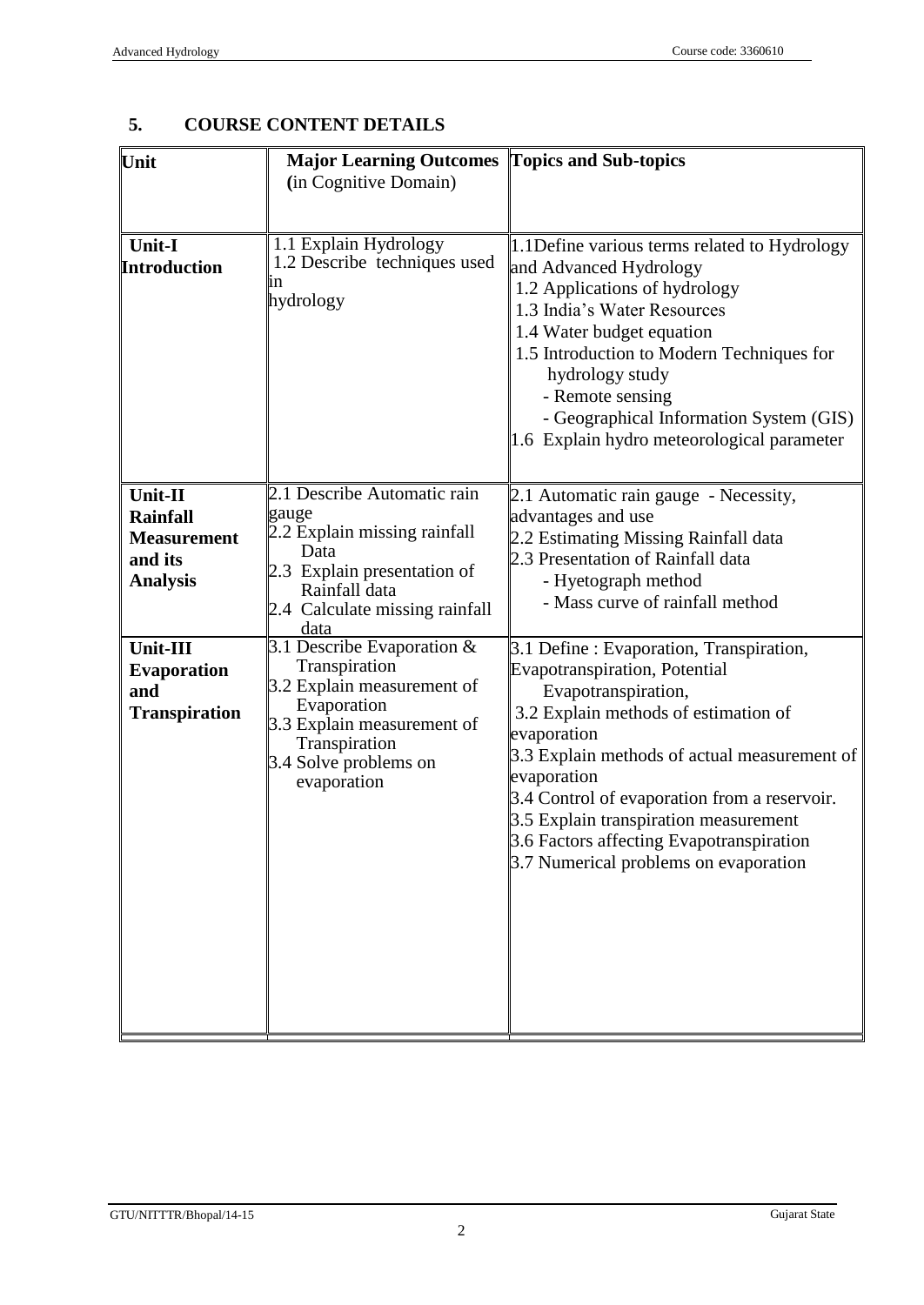| Unit                                                | <b>Major Learning</b><br><b>Outcomes</b><br>(in Cognitive Domain)                                                                              | <b>Topics and Sub-topics</b>                                                                                                                                                                                                                                                                                                                                                                                                                                                                                                                                                                     |
|-----------------------------------------------------|------------------------------------------------------------------------------------------------------------------------------------------------|--------------------------------------------------------------------------------------------------------------------------------------------------------------------------------------------------------------------------------------------------------------------------------------------------------------------------------------------------------------------------------------------------------------------------------------------------------------------------------------------------------------------------------------------------------------------------------------------------|
| Unit-IV<br><b>Infiltration</b>                      | 4.1 Describe Infiltration<br>4.2 Describe measurement<br>of infiltration<br>4.3 Calculate infiltration<br>indices                              | 4.1 Define Infiltration, Infiltration rate,<br>Infiltration capacity, Soil moisture, Field<br>capacity<br>4.2 Explain process of infiltration<br>4.3 Factors affecting infiltration<br>4.4 Explain infiltration capacity curve.<br>4.5Explain Measurement of infiltration<br>4.6 Infiltration Indices                                                                                                                                                                                                                                                                                            |
| Unit-V<br>Hydrograph<br>and its<br><b>Analysis</b>  | 5.1 Explain hydrograph<br>5.2 Explain hyetograph<br>5.3Explain Runoff<br>5.4 Explain unit<br>Hydrograph<br>5.5 Solve problems<br>on hydrograph | 5.1 Definition, units, area of hydrograph,<br>hydrograph for isolated storm, complex<br>storm<br>5.2Explain Hyetograph<br>5.3 Explain Runoff Types and Factors<br>affecting runoff<br>5.4 Analysis of hydrograph<br>5.5Explain Components of hydrograph<br>5.6Explain Separation of base flow<br>5.7 Explain Unit Hydrograph<br>5.8 Explain Derivation of unit hydrograph<br>- assumptions, limitations & Uses<br>5.9Explain in brief S-Hydrograph, Synthetic<br>unit hydrograph and Instantaneous unit<br>hydrograph<br>5.10 Examples on hydrograph.                                            |
| <b>Unit-VI</b><br><b>Flood</b><br><b>Management</b> | 6.1 Explain flood<br>Management<br>6.2 Examples on flood<br>Estimation<br>6.3 Explain flood routing                                            | 6.1 Definition and Describe Causes of<br>flood<br>6.2 Factors affecting flood<br>6.3 Classify floods<br>6.4Explain Flood Estimation methods<br>-Estimating the observed flood $\&$<br>increasing it by certain percentage<br>-Envelope curves method<br>- Empirical formulae<br>- Unit Hydrograph method<br>- Flood frequency method<br>- Gumbel's method<br>6.5 Explain Methods of flood control<br>6.5 Explain Flood mitigation measures<br>6.6 Explain Flood damage analysis<br>6.7 Explain Flood preparedness, Relief<br>and recovery<br>6.8 Explain Flood plain zoning and<br>flood losses. |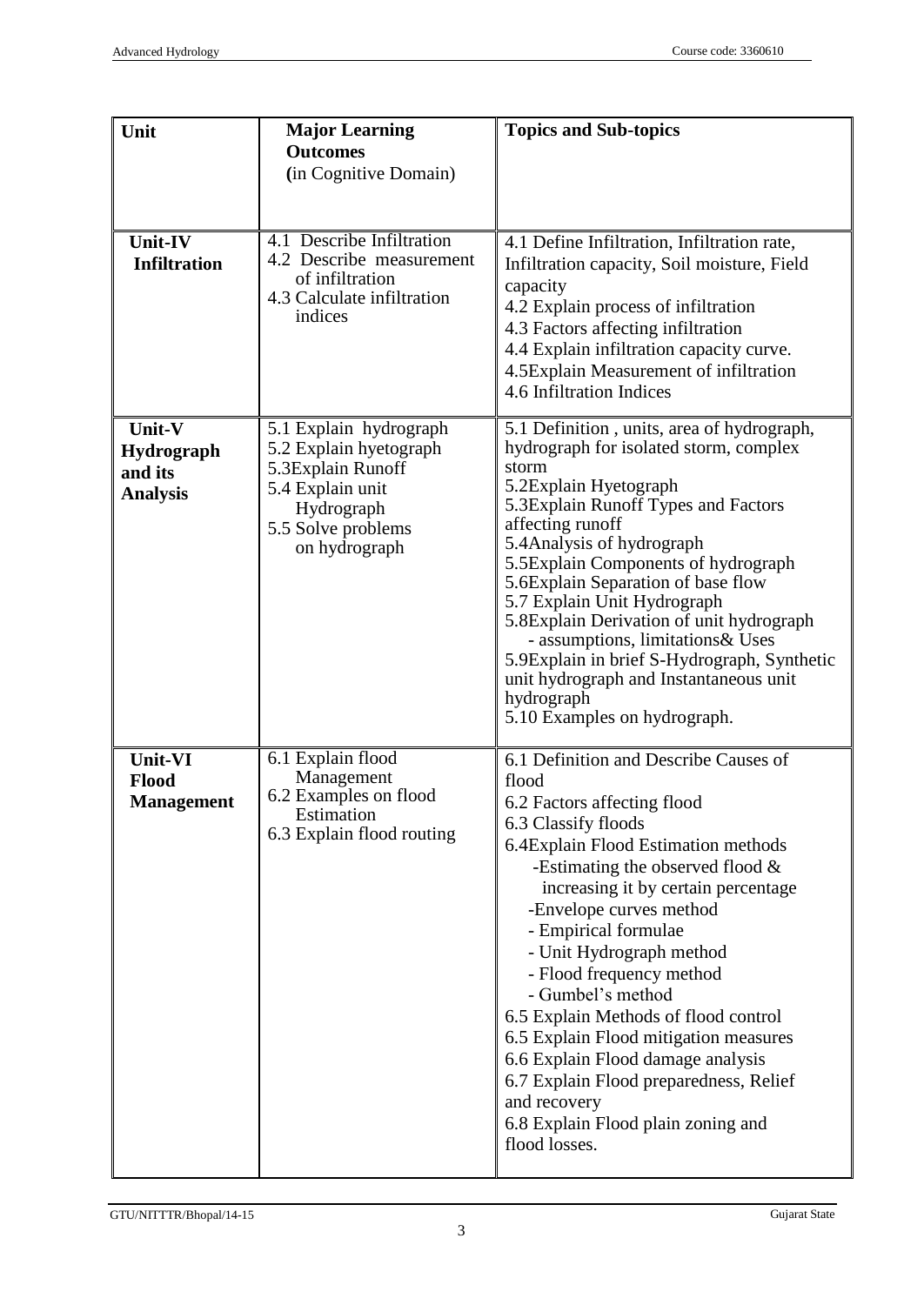| Unit         | <b>Unit Title</b>                        |                 | <b>Distribution of Theory Marks</b> |                |              |              |
|--------------|------------------------------------------|-----------------|-------------------------------------|----------------|--------------|--------------|
|              |                                          | <b>Teaching</b> | $\bf{R}$                            | $\mathbf{U}$   | A            | <b>Total</b> |
|              |                                          | <b>Hours</b>    | <b>Level</b>                        | Leve           | <b>Level</b> | <b>Marks</b> |
| $\mathbf I$  | Introduction                             | 4               | 4                                   | 3              |              |              |
| $\mathbf{I}$ | Rainfall measurement<br>and its analysis | $\overline{4}$  | 3                                   | $\overline{4}$ | $\Omega$     | 7            |
| $\rm III$    | Evaporation and<br>Transpiration         | 8               | 5                                   | $\overline{4}$ | 5            | 14           |
| IV           | Infiltration                             | 8               | $\overline{4}$                      | 5              | 5            | 14           |
| $\mathbf{V}$ | Hydrograph and its<br>Analysis           | 10              | $\overline{4}$                      | $\overline{4}$ | 8            | 16           |
| VI           | <b>Flood Management</b>                  | 8               | $\overline{4}$                      | 3              | 5            | 12           |
| <b>Total</b> |                                          | 42              | 24                                  | 23             | 23           | 70           |

## **6. SUGGESTED SPECIFICATION TABLE WITHHOURS& MARKS (Theory)**

**Legends:**  $R =$  Remember,  $U =$  Understand,  $A =$  Apply and above level (Bloom's revised taxonomy )

**Note :** This specification table shall be treated as a general guideline for students and teachers. The actual distribution of marks in the question paper may vary slightly from above table

# **7. SUGGESTED LIST OF EXERCISES/PRACTICAL**

The practical/exercises should be properly designed and implemented with an attempt to develop different types of skills **(outcomes in psychomotor and affective domain)** so that students are able to acquire the competencies/programme outcomes. Following is the list of practical exercises for guidance.

*Note: Here only outcomes mainly in psychomotor domain are listed as practical/exercises. However, if these practical/exercises are completed appropriately, they would also lead to development of certain outcomes in affective domain which would in turn lead to development of Course Outcomes related to affective domain. Thus over all development of Programme Outcomes (as given in a common list at the beginning of curriculum document for this programme) would be assured. Faculty should refer to that common list and should ensure that students also acquire outcomes in affective domain which are required for overall achievement of Programme Outcomes/Course Outcomes.*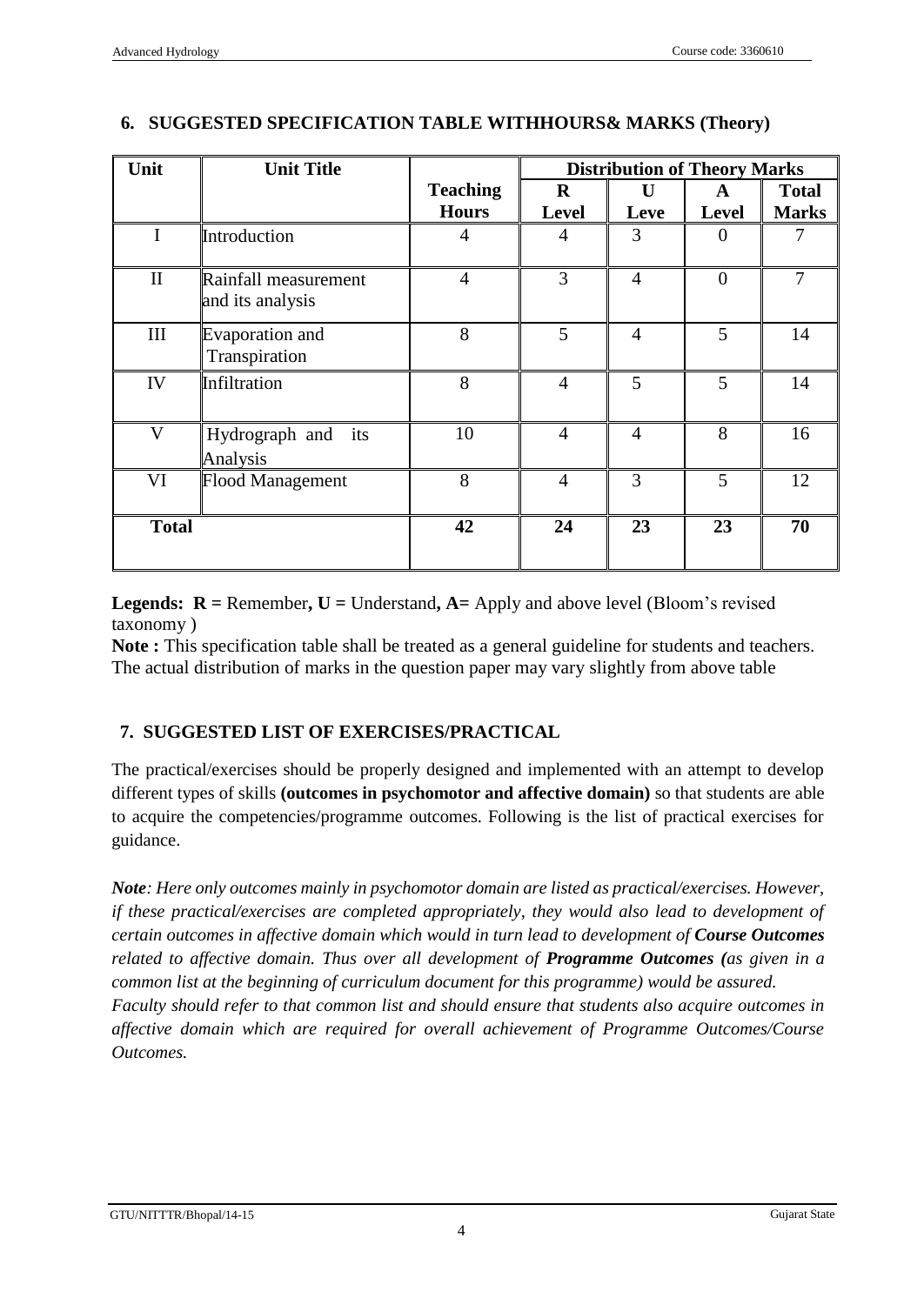| Sr.<br>No.         | Unit No.     | <b>Practical/Exercise</b><br>(outcomes in psychomotor domain)                                                                       | Approx.<br><b>Hours</b><br><b>Required</b> |
|--------------------|--------------|-------------------------------------------------------------------------------------------------------------------------------------|--------------------------------------------|
| 1.                 |              | <b>Sketches</b>                                                                                                                     | 04                                         |
|                    | $\mathbf{I}$ | Sketch Symon's non-recording type raingauge                                                                                         |                                            |
|                    | $\mathbf{I}$ | Sketch Recording type raingauge                                                                                                     |                                            |
|                    | IV           | Sketch U.S. Class A Evaporation pan, lysimeter                                                                                      |                                            |
|                    | IV           | Sketch Infiltrometer                                                                                                                |                                            |
|                    | V            | Sketch Elements of hydrograph                                                                                                       |                                            |
|                    | VI           | Sketch Price's current-meter                                                                                                        |                                            |
| $\overline{2}$     |              | Solve numerical from given data:                                                                                                    | 10                                         |
|                    | III          | Examples to find evaporation                                                                                                        |                                            |
|                    | IV           | Examples related to infiltration                                                                                                    |                                            |
|                    | V            | Examples related to Hydrograph                                                                                                      |                                            |
|                    | VI           | Examples related to flood estimation                                                                                                |                                            |
| 3                  |              | <b>Field visit &amp; Report:</b>                                                                                                    | 10                                         |
|                    | $\mathbf{I}$ | Visit to meteorological department, collect<br>precipitation data, observe & interpret and prepare<br>a report.                     |                                            |
|                    | V            | Arrange visit to Irrigation department/water<br>resource department and collect hydrological data<br>& interpret.                   |                                            |
|                    | V            | Arrange visit to storage works and collect<br>hydrological data & interpret                                                         |                                            |
| 4                  |              | <b>Seminar:</b>                                                                                                                     |                                            |
|                    | <b>ALL</b>   | Select one topic and collect latest information about<br>it and present it using modern teaching aids before<br>teachers & students | 04                                         |
| <b>Total Hours</b> |              |                                                                                                                                     | 28                                         |

#### **8. SUGGESTED LISTOFSTUDENT ACTIVITIES**

- i. Prepare a model/prototype of hydraulic structure in the college/suggested premises
- ii. Prepare a model/prototype of storage works in the suggested premises.
- iii. Explore internet to study advances related to hydrology and prepare a report.
- iv. Prepare a report on water logging in recent past in some locality of your city due to heavy rains and suggest measures to avoid such logging in future.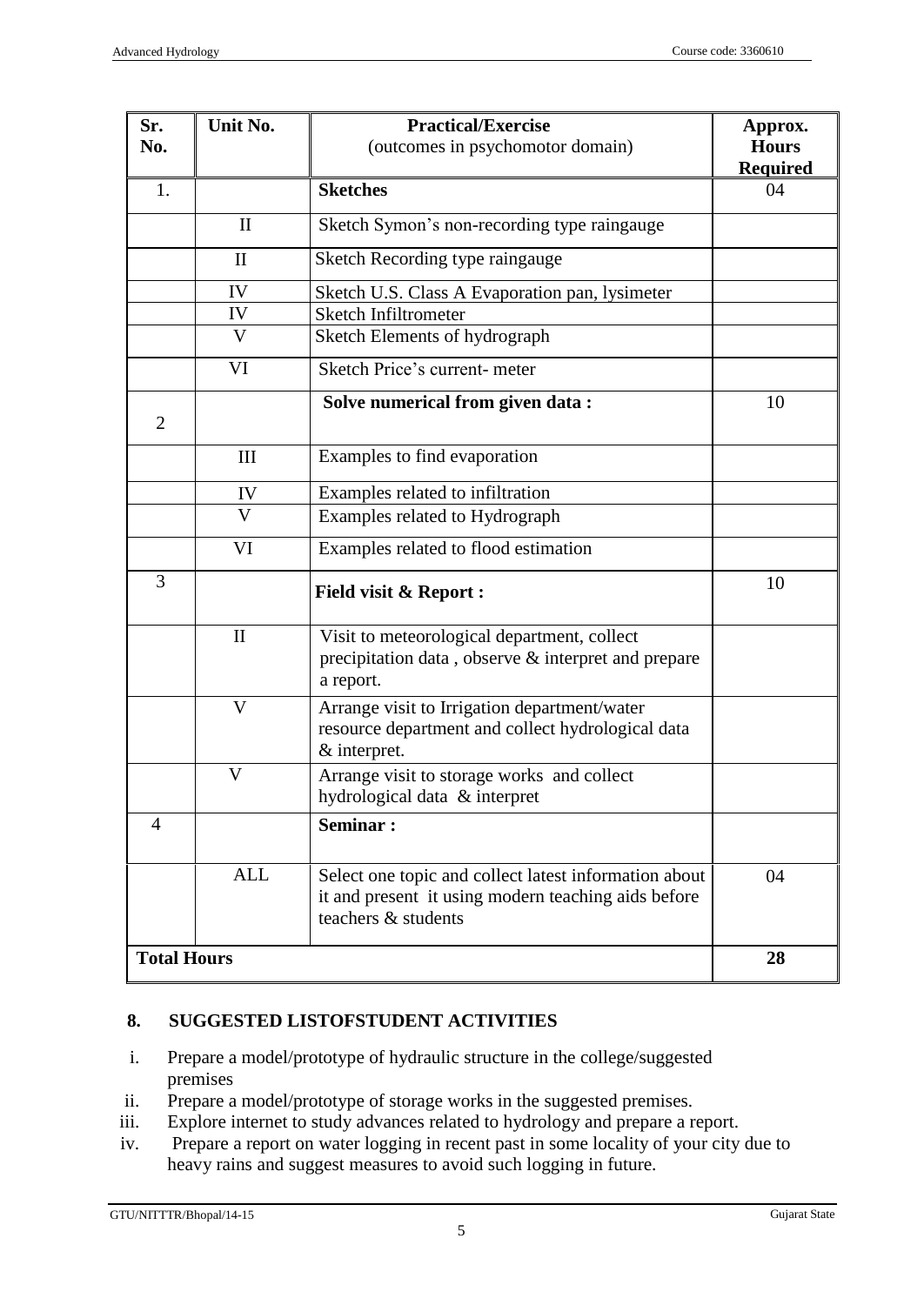## **9. SPECIAL INSTRUCTIONAL STRATEGIES ( If Any )**

i.Show video films on causes of floods, it's devastating effects and mitigating techniques.

ii.Arrange expert lectures of engineers working in irrigation department on relevant isues. iii. Present case studies of success and failures in flood management.

## **10. SUGGESTED LEARNING RESOURCES**

#### **A. BOOKS :**

| No.            | <b>TITLE</b>                                        | <b>AUTHOR</b>                | <b>PUBLISHER</b>                       |
|----------------|-----------------------------------------------------|------------------------------|----------------------------------------|
| $\mathbf{1}$   | Hydrology&WaterResources<br>Engg.                   | S.K.Garg                     | KhannaPub., Delhi.                     |
| $\overline{2}$ | Hydrology&WaterResources                            | R.K. Sharma                  | DhanpatRai& sons, Delhi.               |
| 3              | <b>Elementary Engineering</b><br>Hydrology          | M. J. Deodhar                | Dorling Kindersley(India)<br>Pvt. Ltd. |
| $\overline{4}$ | Irrigation, WaterResources $\&$<br>WaterPower Engg. | Dr. P.N. Modi                | <b>Standard Book House,</b><br>Delhi.  |
| 5              | Ground water                                        | H.M.Ragunath                 | New Ageinternational<br>Ltd.,          |
| 6              | Hydrogeology                                        | S.N.Davis& R.J.M.<br>deweist | John<br>wiley&sons, Newyork            |
| 7              | Hydrogeology                                        | K.R.Karanth                  | Tata MacGraw Hill<br>Co.Ltd.           |
| 8              | <b>Irrigation Engineering</b>                       | <b>B.C.Punamia</b>           |                                        |

#### **B. List of Major Equipment/Materials**

- i. Working models of storage works.
- ii. Models of rain water harvesting structures

#### **C List of Software/Learning Websites**

- i. [www.nptel.ac.in](http://www.nptel.ac.in/)
- ii. [www.aboutcivil.org](http://www.aboutcivil.org/)
- iii. www.nih.ernet.in
- iv. www.nih.ernet.in/hyd\_res\_web.html
- v. www.indiawaterportal.org › Articles
- vi. wrmin.nic.in
- vii. [www.groundwaterinternational.co](http://www.groundwaterinternational.co/)
- viii. www.cgwb.gov.in